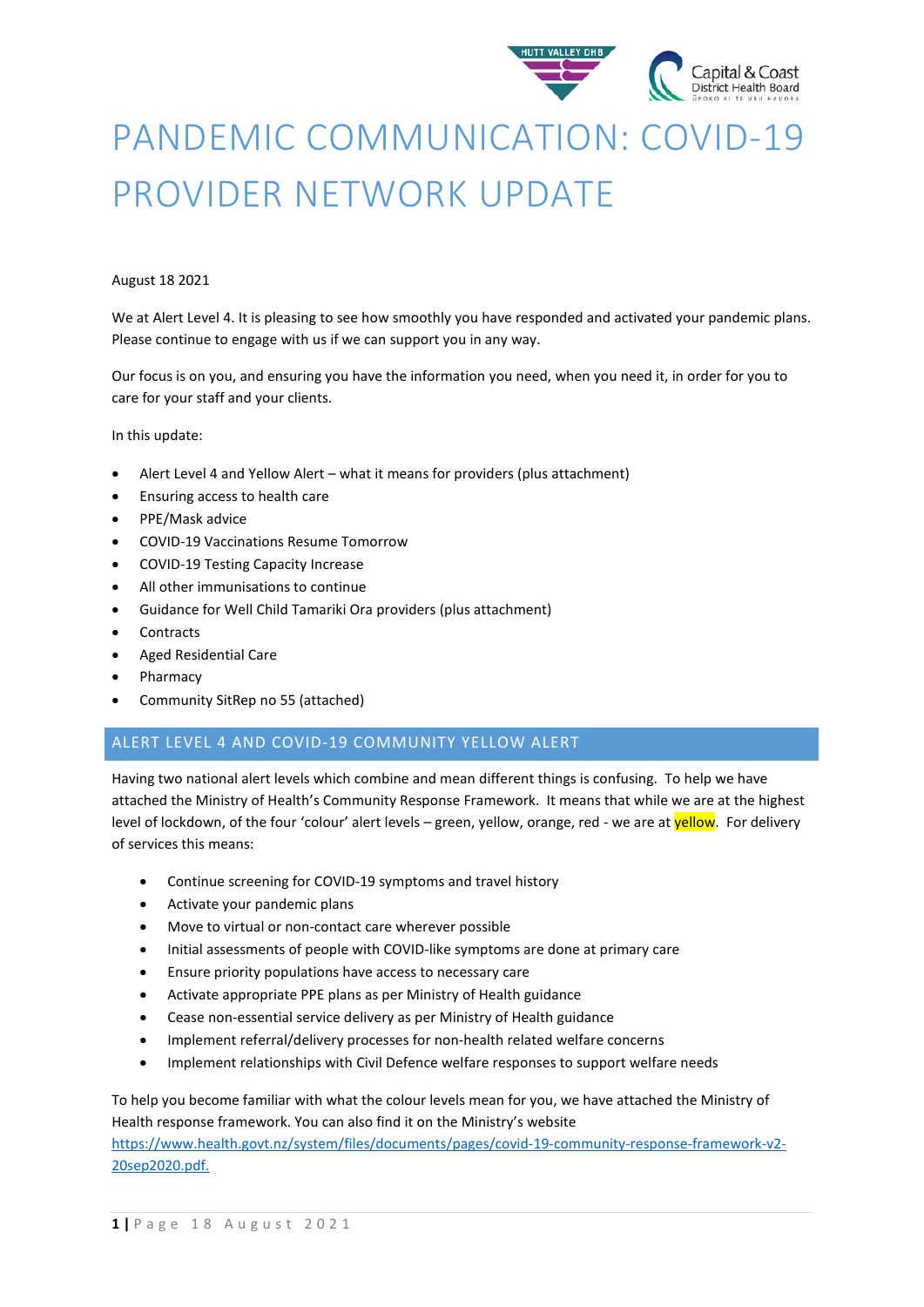

We will advise you when there are any changes to levels. The Ministry of Health website remains the source of truth for up-to-date information at all times.

#### ACCESS TO HEALTH CARE

Under Alert Level 4 people can access medical care, and it is important they do so. We have reports of people coming to ED saying they were sent by their GP practice which was closed at Level 4. General Practices / Primary Care remain open, and GPs are now well versed with technology for phone and video consultations, and creating safe spaces for people coming in for face-to-face consultations.

Please encourage your whanau and family not to leave it too long to seek help.

Te Awakairanga has made some excellent resources available for your use to get the message out about not waiting to get medical help if you need it.

Virtual nan [https://youtu.be/YgXVGXKwNso](https://urldefense.com/v3/__https:/youtu.be/YgXVGXKwNso__;!!A3teau8g8Q!HZdlx5vlhTd2FJfoDH_RRK031TUjmJNPEMa1_WTuoO9l-OQp-BCX8Mri4FgxALaEkH_-$)

Good GP [https://youtu.be/DPKzXzZuoAE](https://urldefense.com/v3/__https:/youtu.be/DPKzXzZuoAE__;!!A3teau8g8Q!HZdlx5vlhTd2FJfoDH_RRK031TUjmJNPEMa1_WTuoO9l-OQp-BCX8Mri4FgxAHWngoWt$)

### PPE/MASKS

#### N95 FIT TESTING EXCEPTION

Ministry of Health has provided a 14 day exemption for fit testing N95 respirators. Particulate respirators will be available to those general practice and urgent care clinics that are undertaking swabbing and assessing patients in close contact with anyone with symptoms and meets the HIS criteria during an evolving community outbreak or Alert Level 3 or 4. Please refer to the [COVID-19 Primary Care](https://urldefense.com/v3/__https:/www.health.govt.nz/our-work/diseases-and-conditions/covid-19-novel-coronavirus/covid-19-information-health-professionals/covid-19-primary-care__;!!A3teau8g8Q!ClV4rPyP8Qxuny_RL3KggBwC0N8XDNU4U0mYZgOijzUqj1j2TmKew2XZW_y3pfqfgyFIagOi_f4$) site for more information.

This exemption notes the risk the Ministry of Health cannot predict the protection an ill fitted N95/P2 will afford. A particulate respirator itself does not have a high filtration efficiency, unless a tight seal is achieved.

#### MASKS

One of the big changes to Alert Level 4 this time around is the stricter guidelines around mask wearing.

All staff at work are required to wear masks and maintain a 2m distance from other workers. Please follow [Ministry of Health guidance for mask wearing in clinical and non-clinical areas.](https://www.health.govt.nz/our-work/diseases-and-conditions/covid-19-novel-coronavirus/covid-19-information-specific-audiences/covid-19-personal-protective-equipment-central-supply/personal-protective-equipment-use-health-and-disability-care-settings#ppe001) 

Advice at this time is masks are to be worn by all staff – medical (surgical) mask

- Masks on patients/clients if over 12 years of age
- Patients who cannot tolerate mask do not need to wear a mask
- Long term residential patients do not need to wear a mask

We now have some specific guidance to offer from our IPC team and refer you to these links for quick reference guides:

PPE [for primary care/CTCs \(not vaccination programme\) regarding masks](https://www.health.govt.nz/system/files/documents/pages/covid-19_primary_care_quick_reference_guide_august_2021.pdf)

PPE [for swabbing centres](https://www.health.govt.nz/system/files/documents/pages/hp7716-ppe-for-taking-covid-19-naso-oropharyngeal-swabs-12aug2021.pdf)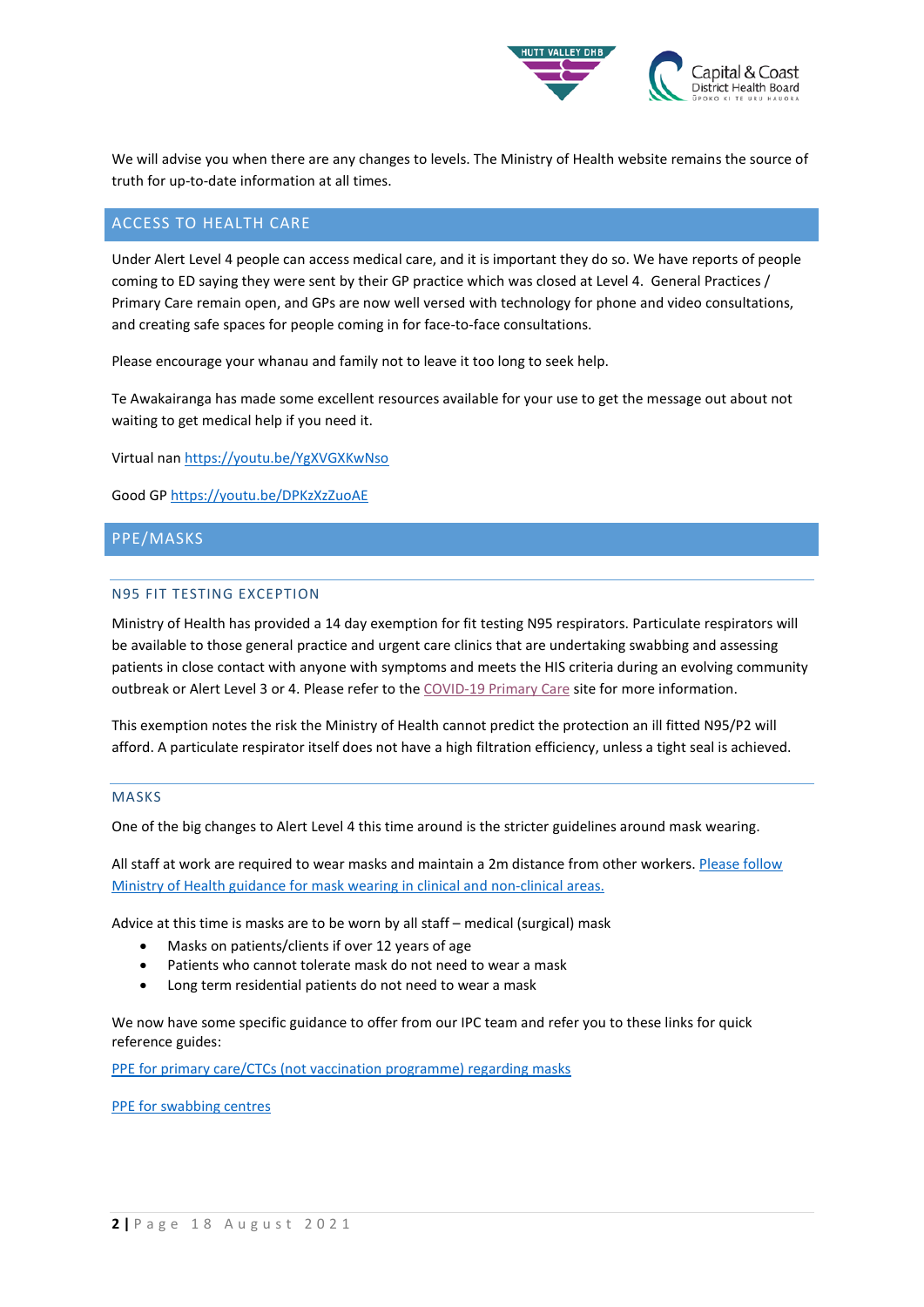

Key points

- Wear surgical masks in work places at all times unless you are doing an activity that requires N95 use
- At CTCs where there is good ventilation (i.e. outdoor sites/tent sites) a medical mask is still recommended along with eye protection.
- Continuous use (sessional) use of masks is recommended to preserve stocks
	- Medical masks should be changed after four hours or if soiled/damp, or when taking a meal break
- N95 use for clinical staff is recommended when:
	- o Taking nasopharyngeal swabs (at CTC or primary care practice where there is an indoor environment and suboptimal ventilation)
	- o Assessing a patient with HIS criteria or symptoms of acute respiratory tract infection *More information on this is on the MoH primary care guidance Aug 10 2021 (link above)*
	- o Eye protection is also important don't forget this!
	- o Swab taking or assessment of patients should occur in a well ventilated environment. If indoors, the door to the corridor/other rooms should be closed and keep a window open if this is possible/tolerable.
- Notes about N95 use:
	- Due to limited supply of N95 masks, these should also be used as continuous/sessional use
	- It is recommended you take a break every 2-4 hours if wearing N95 mask
	- There is a temporary exemption notice which enables HCW to use an N95 mask when clinically appropriate even if not fit tested – *refer to the item above*
	- Remember fit testing only indicates what size and shape mask you should be using you still need to make sure that you achieve a good seal when you put it on. This is a seal check and is the most important step!
		- Remember you won't be able to get a seal if you have facial hair under the edge of the mask
- Whatever mask you wear:
	- o Ttouch your face as little as possible and have clean hands anytime you do touch your face (including using hand rub or washing hands before and after removing your mask)
	- o Dispose of your mask safely don't leave it on desks or tables; don't stuff it in your pocket

If you have any specific concerns around PPE, please email [PPECOVID19COMMUN@ccdhb.org.nz.](mailto:PPECOVID19COMMUN@ccdhb.org.nz)

#### REMINDER

The Deaf community and those who are hard of hearing have trouble communicating and understanding when masks are worn. Deaf and Hard of Hearing people are all different and may have different communication preferences. You might try the following to find out what they need:

- Offer them the "Hello I'm Deaf" or "Hello I'm Hard of Hearing" cards so that people can choose one and indicate a preference (see attachments for printable versions)
- Write or draw on a piece of paper, or your phone. If you have an iPhone you can use your Notes app for speech to text – tap the microphone icon at the bottom of the keyboard, and speak into your phone, which will immediately display what you said in text form so that the person can read it.

It is important to remember that for many Deaf people English is a second language and writing is not an effective way to communicate. If someone uses NZSL, it is best to book an interpreter.

For more advice or information about booking interpreters or working with Deaf people, contact the Disability team. [Rachel.noble@ccdhb.org.nz](mailto:Rachel.noble@ccdhb.org.nz) 0800DISABILITY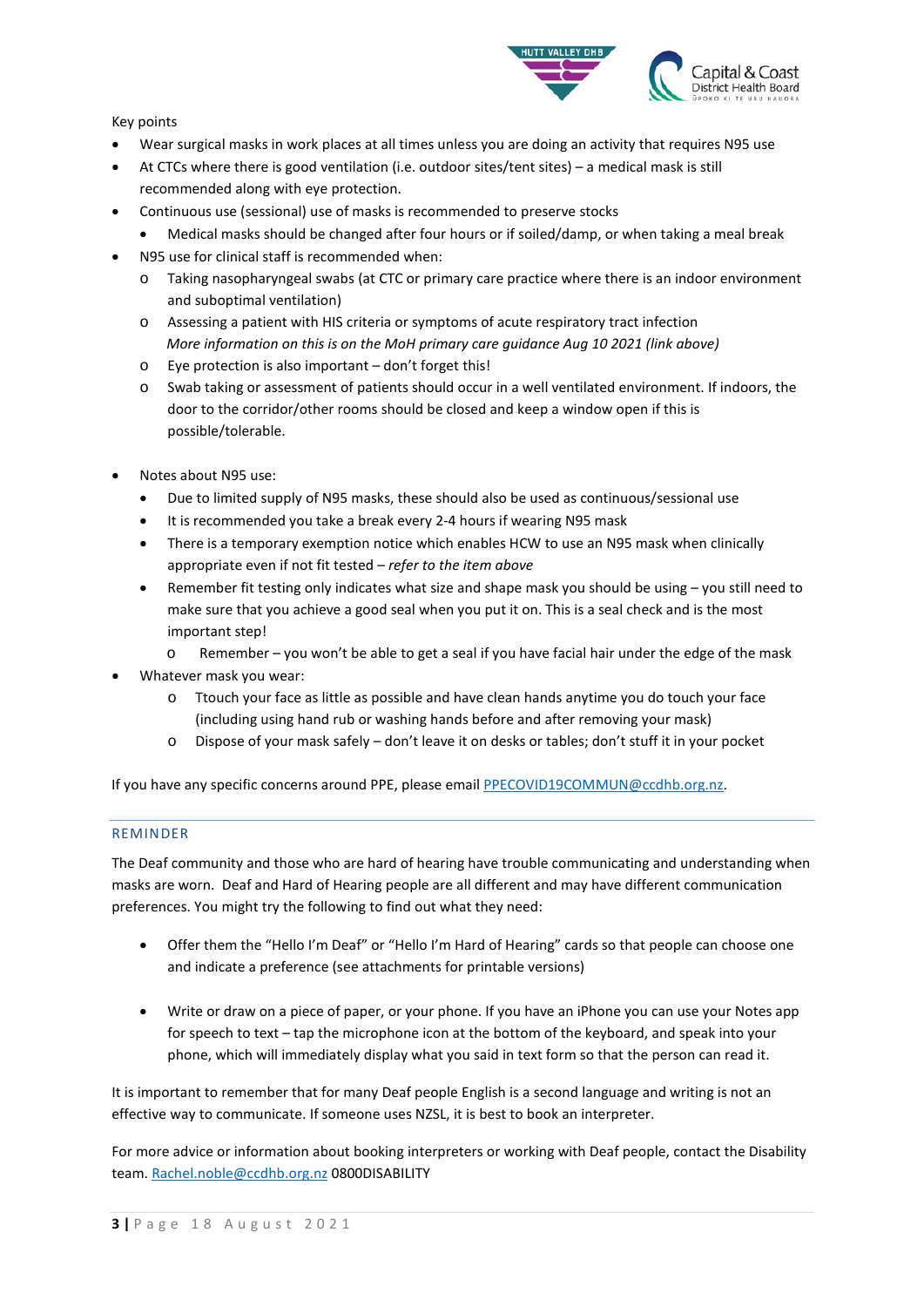

## COVID-19 VACCINATIONS RESUME

Vaccination can recommence in primary care from tomorrow but primary care sites must be set up to safely deliver vaccines at Alert Level 4. Existing bookings should be honoured.

#### COVID-19 TESTING CAPACITY INCREASE

We have worked with our PHO partners to increase operating hours and raise staffing levels at our existing Community Testing Centres (CTCs) to increase testing capacity. There has been increased demand for testing across the region, so a new testing centre has been established at Hataitai Park and will be operational from 6pm this evening until 9pm and then daily. Full details of CTCs, their locations and opening times can be found here.

<https://www.healthpoint.co.nz/covid-19/wellington/>

<https://www.healthpoint.co.nz/covid-19/hutt/>

# ALL OTHER IMMUNISATIONS

We want to remind everyone about the importance of continuing with all Schedule vaccinations which are permitted to continue over this period.

General Practices and Outreach services across the country should still be functioning during Alert Level 4 to deliver essential health services and this includes National Immunisation Schedule vaccinations. There was an unfortunate drop-off in immunisation uptake last year with the lock down and we are very keen to avoid this again.

# GUIDANCE FOR WELL CHILD TAMARIKI ORA PROVIDERS

Guidance for WCTO service delivery in Alert Level 4 is attached. Main points include delaying face-to-face visits during Alert Level 4 but continuing non-face-to-face contacts for all whanau with new babies.

#### CONTRACTS

Provider payments will continue as usual even if service cannot be provided. There will be no financial penalty for any change in service over the next three days.

Please contact your contract manager directly if you have any questions or concerns. Alternatively, respond to this email and your question will be directed to the most appropriate team member.

#### AGED RESIDENTIAL CARE

Aged Residential Care facilities can accept patients at Level 4. If you have any questions or concerns please email us a[t COVID-19questions@ccdhb.org.nz](mailto:COVID-19questions@ccdhb.org.nz) and a member of the team will respond. Or you can contact your contract manager.

#### PHARMACY

Pharmacies remain open for business. All staff and customers must wear masks and maintain a 2m distance in any interactions. We have promoted this message through our social media channels and encourage you to do the same.